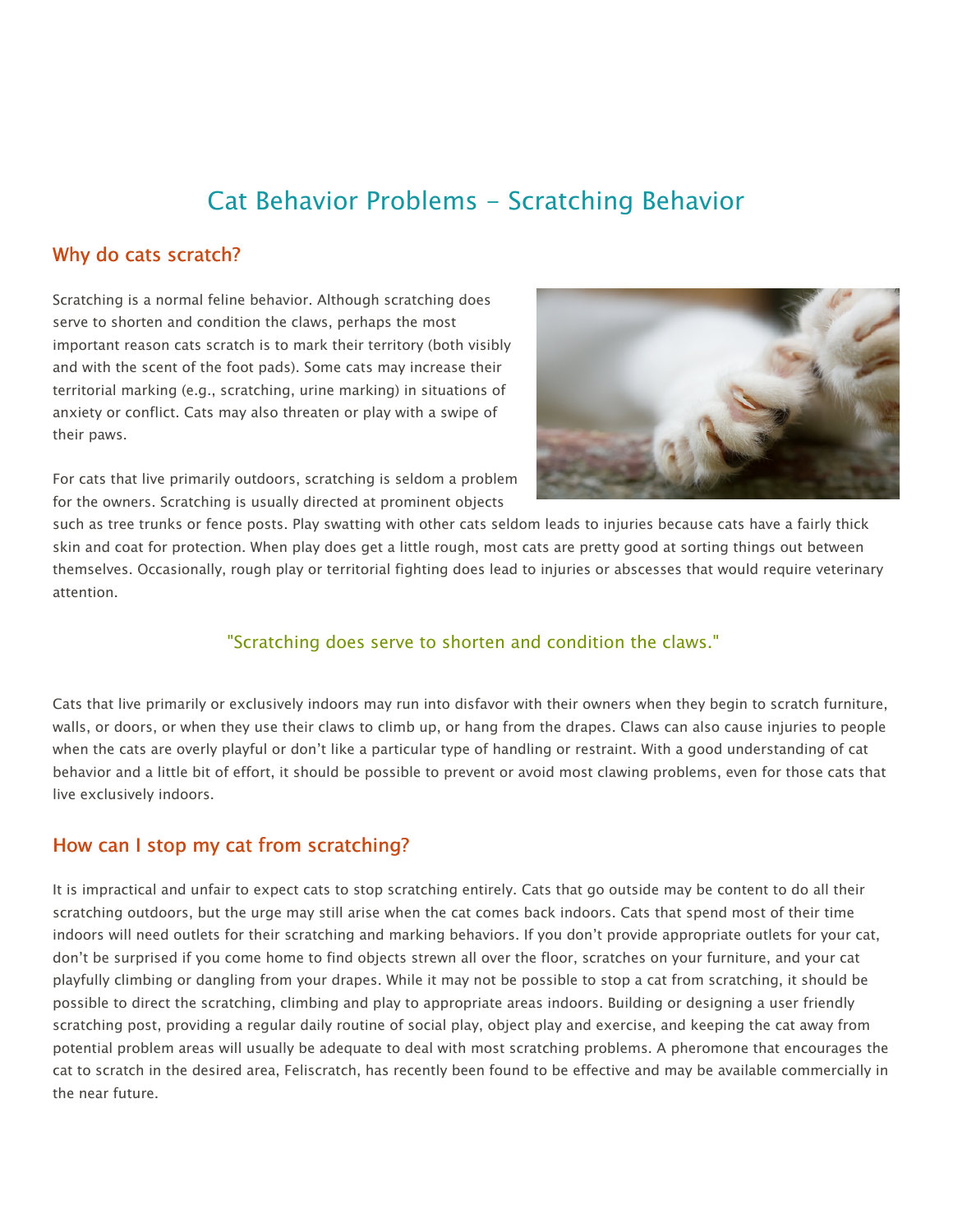## How do I design a scratching area for my cat?

Because cats use their scratching posts for marking and stretching as well as sharpening their claws, posts should be set up in prominent areas, with at least one close to the cat's sleeping quarters. The post should be tall enough for the cat to scratch while standing on hind legs with the forelegs extended, and sturdy enough so that it does not topple when scratched. Some cats prefer a scratching post with a corner so that two sides can be scratched at once while other cats may prefer a horizontal scratching post. Special consideration should be given to the surface texture of the post. Commercial posts are often covered with tightly woven material for durability, but many cats prefer a loosely woven material where the claws can hook and tear during scratching. Remember that scratching is also a marking behavior and cats want to leave a visual mark.

#### "Be certain to use a material that appeals to your cat."

Carpet may be an acceptable covering but it should be combed first to make certain that there are no tight loops. Some cats prefer sisal, a piece of material from an old chair, or even bare wood for scratching. Be certain to use a material that appeals to your cat.

## How can I get my cat to use its post?

Placement is important when trying to entice your cat to use a scratching post. Because scratching is also a marking behavior, most cats prefer to use a post that is placed in a prominent location. In fact, the best location to place the post, although not necessarily the most practical, is where the cat has already chosen to scratch. Therefore, it may be necessary to place the post in the center of a room or near furniture that the cat was trying to scratch until the cat reliably uses it and then move it to a less obtrusive location.

Even after you move it, the post may need to remain in the room where the cat spends a great deal of time and wishes to leave its "message." A good way to get the cat to approach and use the post is to turn the scratching area into an interesting and desirable play center. Perches to climb on, spaces to climb into, and toys mounted on ropes or springs are highly appealing to most cats. Placing a few play toys, cardboard boxes, catnip treats, or even the food bowl in the area should help to keep the cat occupied. Sometimes rubbing the post with tuna oil will increase its attractiveness. Food rewards can also be given if the owner observes the cat scratching at its post. Some products have been designed to reward the cat automatically by dispensing food rewards each time the cat scratches. It may also be helpful to take the cat to the post, gently rub its paws along the post in a scratching motion, and give it a food reward. This technique should not be attempted, however, if it causes any fear or anxiety. For some cats, multiple posts in several locations will be necessary.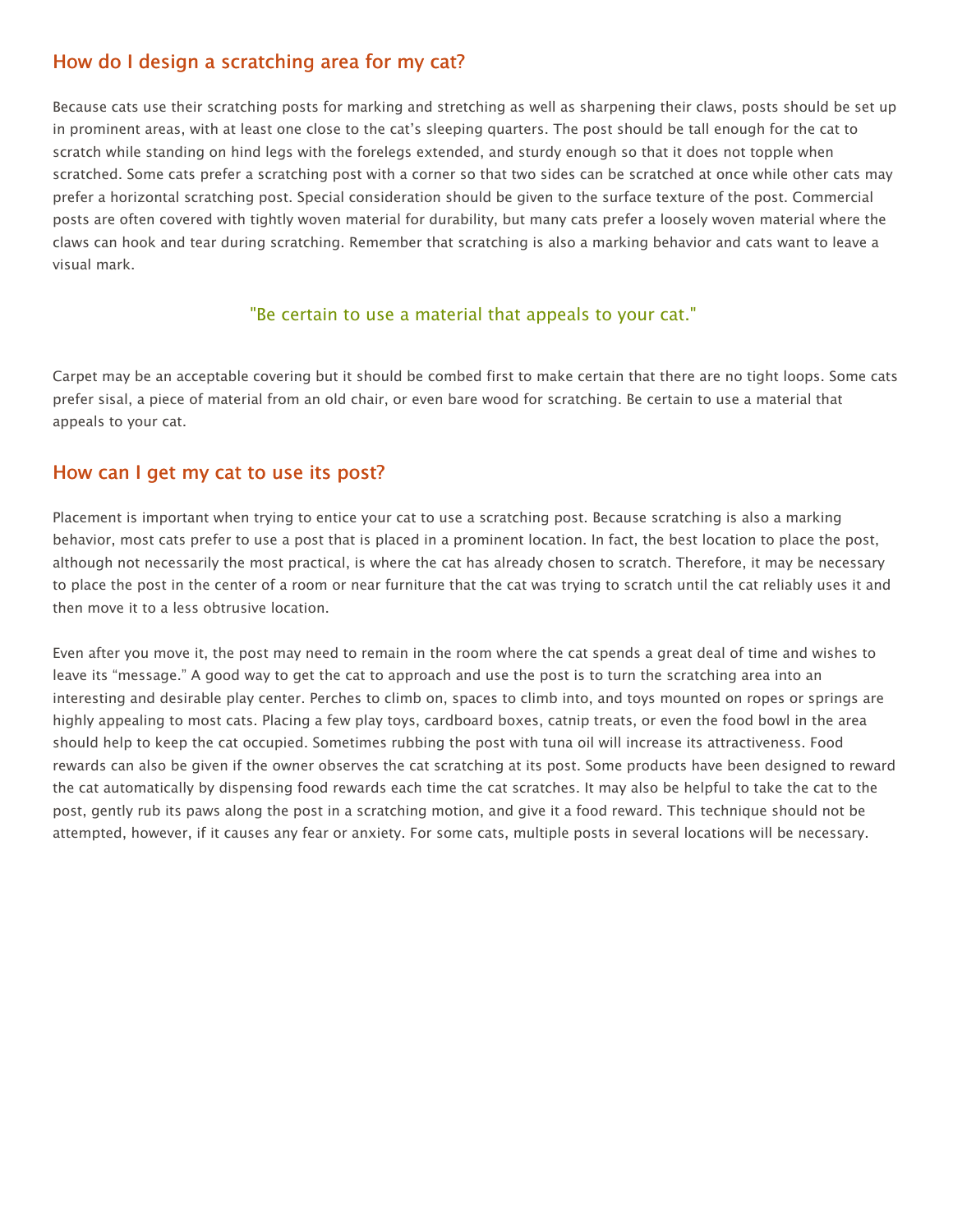## What can I do if my cat continues to scratch my furniture?

Despite the best of plans and the finest of scratching posts, some cats may continue to scratch or climb in inappropriate areas. In these cases, the first step is to determine whether the scratching is excessive and whether anxiety is a factor. Scratching of new areas and sites may be related to anxiety and marking behavior. Sometimes, the scratching problem is related to a change in the household such as the introduction of a new cat, moving or a change in the family's schedule. Other signs of anxiety such as a change in appetite, a change in social behavior (e.g., more aggressive or more withdrawn), or the onset of urine marking may also occur. When, where and how often the cat scratches might be a clue as to the possible cause. If the cat is not satisfied to scratch in one or two selected areas, then look at the environmental and household factors that might lead to anxiety. If the cat scratches new objects or furniture in the home, this might be a



marking behavior. Cats that scratch in a particular room or on a particular person's possessions may have a relationship problem that might need to be resolved. Providing the cat with a more enriched daily routine, including multiple feeding sessions, additional opportunities for social / predatory play, and new objects to manipulate and explore, may help to better settle the cat at times when it might otherwise be scratching. In addition to determining the cause and trying to resolve the underlying anxiety, the feline facial pheromone Feliway® may be useful to reduce marking when sprayed on the inappropriate locations (but should not be used to deter normal marking of preferred scratching sites).

If the scratching is not anxiety related, but the targets of scratching are undesirable for the owner, a little time, effort, and ingenuity might be necessary. The first thing to consider is partial confinement or "cat-proofing" your home when you are not around to supervise. If the problem occurs in a few rooms, consider making them out of bounds by closing off a few doors or by using child-proofing techniques such as child locks or barricades. The cat may even have to be kept in a single room that has been effectively cat proofed whenever the owner cannot supervise. Of course the cat's scratching post, play center, toys, and litter box should be located in this cat-proof room.

If cat-proofing is not possible or the cat continues to use one or two pieces of furniture, you might want to consider moving the furniture, or placing a scratching post directly in front of the furniture that is being scratched. Take a good look at the surfaces of the scratched furniture and ensure that the surface of the post is covered with a material similar to those for which the cat has shown a preference. Some scratching posts are even designed to be wall mounted or hung on doors. Placing additional scratching posts in strategic areas may also be helpful for some cats. Keeping the cat's nails properly trimmed or using commercially available plastic nail covers are also useful techniques for some owners.

## How do I punish my cat for inappropriate scratching?

All forms of physical punishment should be avoided since they can cause fear or aggression toward the owners, and at best, the cat will only learn to stop the scratching while the owner is around. Indirect, nonphysical forms of punishment may be useful if the owner can remain out of sight while administering the punishment. In this way the cat may learn that scratching is unpleasant even when the owner is not present. Water rifles, ultrasonic or audible alarms, or remote controlled devices are sometimes useful.

Generally, the best deterrents are those that train the pet not to scratch, even in the owner's absence. If the surface or area can be made less appealing or unpleasant, the cat will likely seek out alternative areas or target for scratching, (hopefully acceptable scratching posts). The simplest approach is to cover the scratched surface with a less appealing material (plastic,